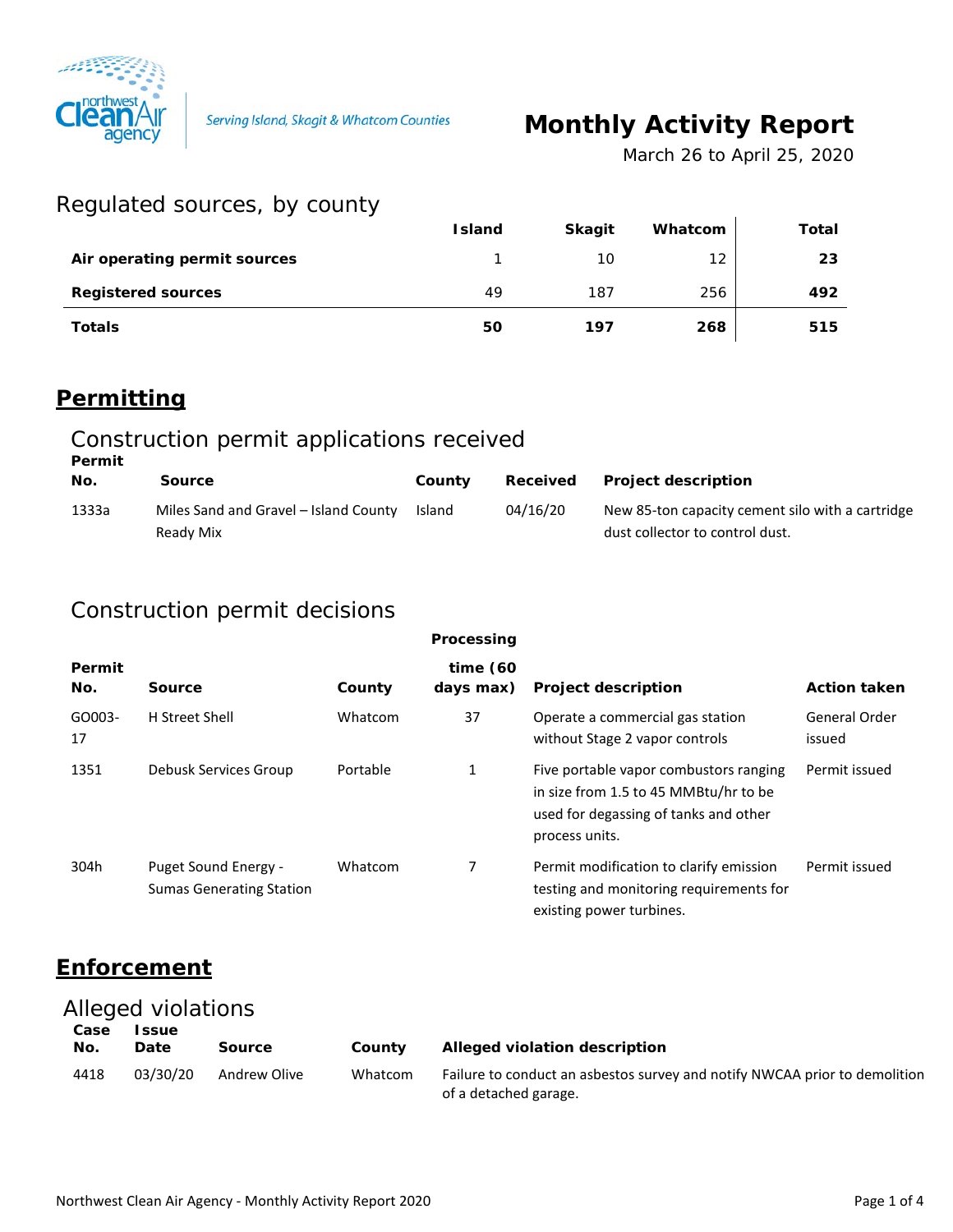## Alleged violations (cont.)

| Case<br>No. | <b>SSUE</b><br>Date | Source                                   | County | Alleged violation description                                                                                                                                                                                                      |
|-------------|---------------------|------------------------------------------|--------|------------------------------------------------------------------------------------------------------------------------------------------------------------------------------------------------------------------------------------|
| 4415        | 04/07/20            | Air Liquide L.P.                         | Skagit | Failure to conduct reasonable inguiry to self-identify and self-report<br>deviations from permit conditions. Failure to maintain initial tune-up records<br>and report most recent tune-up in accordance with federal regulations. |
| 4417        | 04/08/20            | Expert<br>Environmental<br>Services, LLC | Skagit | Failure to properly remove, contain, and dispose of asbestos containing<br>material at a residential property.                                                                                                                     |

## Penalties issued (none this cycle)

### Industry reports of process upsets with potential excess emissions

| Date     | <b>Source</b>                                   | County  |
|----------|-------------------------------------------------|---------|
| 03/29/20 | Shell Puget Sound Refinery                      | Skagit  |
| 03/29/20 | <b>Chemtrade Solutions LLC</b>                  | Skagit  |
| 03/31/20 | Puget Sound Energy - Encogen Generating Station | Whatcom |
| 04/03/20 | <b>BP West Coast Products LLC</b>               | Whatcom |
| 04/09/20 | Shell Puget Sound Refinery                      | Skagit  |
| 04/22/20 | Shell Puget Sound Refinery                      | Skagit  |

## Complaint summary

| Asbestos                              | 2  |
|---------------------------------------|----|
| Marijuana                             | 1  |
| Odor                                  | 13 |
| <b>Outdoor Burning</b>                | 20 |
| Smoke                                 | 4  |
| Woodstove                             | 4  |
| <b>TOTAL:</b> (unique for the period) | 44 |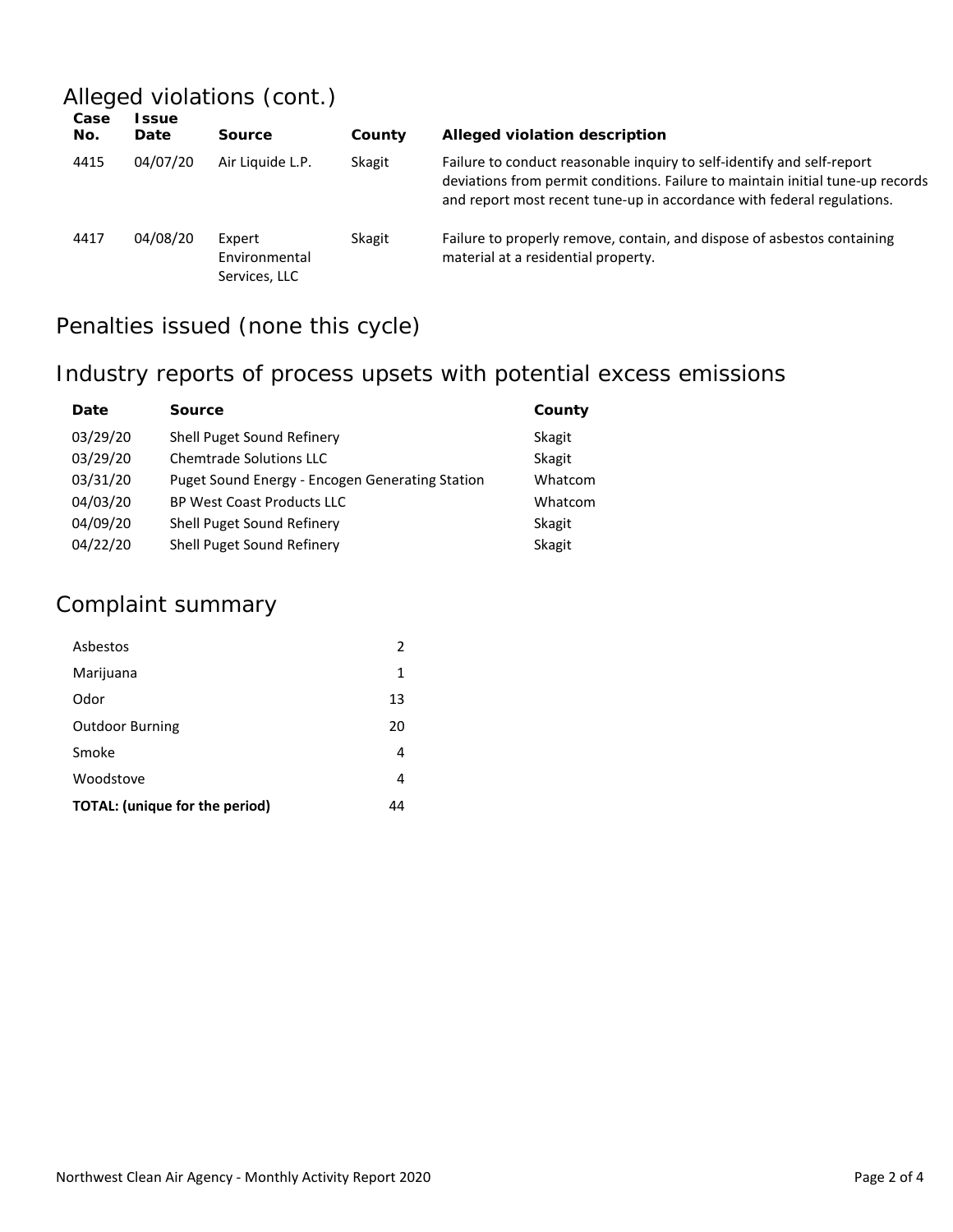